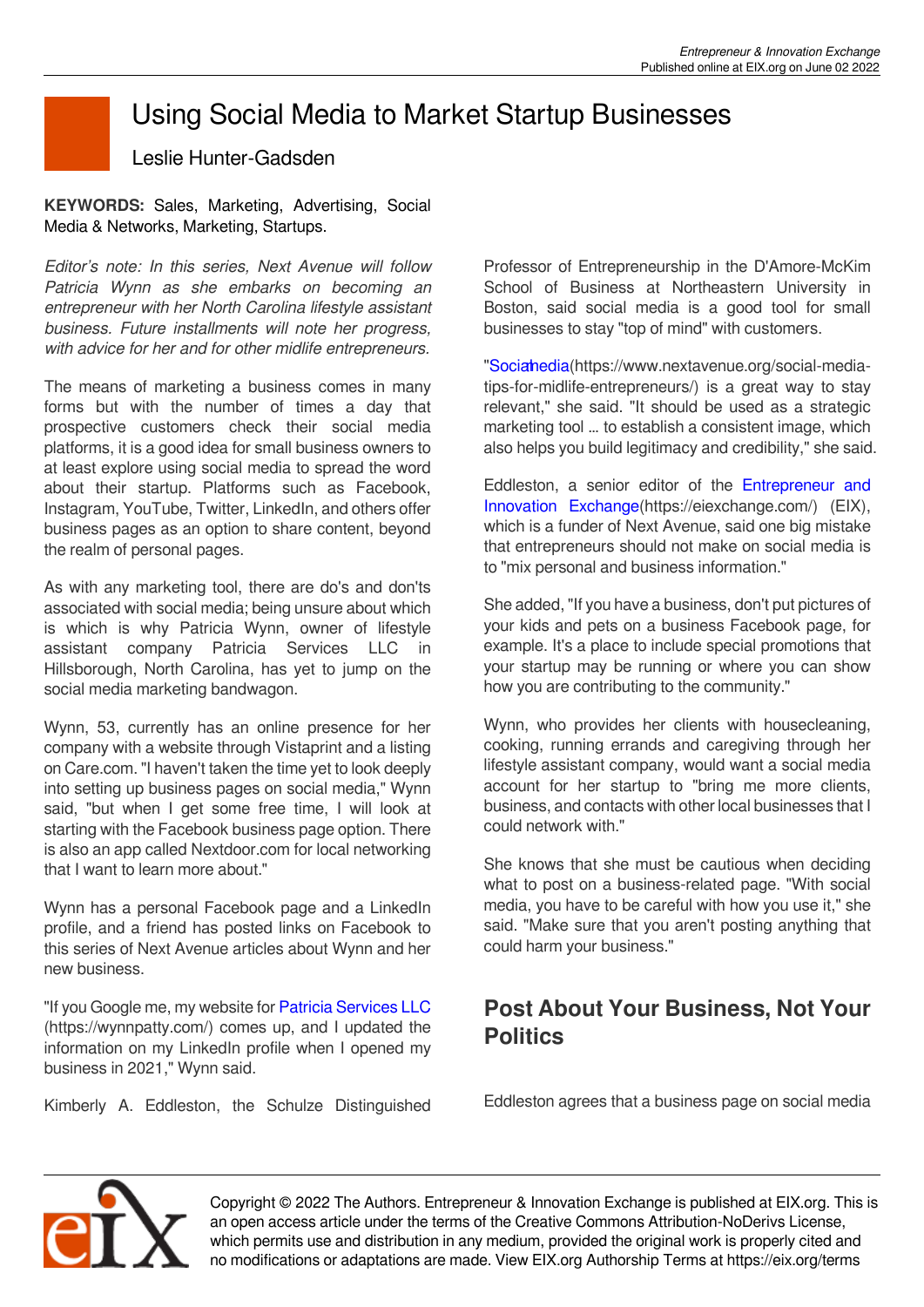should be a source of consistently communicating with potential customers and offering inspiration rather than bombarding the market.

"Each industry is different, but you need to stay relevant," she said. "A small restaurant, for example, might put recipes on their page, because that relates to their business."

"It is important to not get involved in posting on sensitive topics, like politics, because you are going to alienate a portion of your customer base. Any negative stance is going to hurt you. It's always better to be supporting something," said Eddleston. "I would suggest if you enjoy debating political topics, perhaps use an anonymous personal social media account."

According to a [2021 article](https://www.forbes.com/sites/forbesbusinesscouncil/2021/01/25/why-small-businesses-and-startups-should-invest-in-social-media-marketing) (https://www.forbes.com/sites/forbesbusinesscouncil/20 21/01/25/why-small-businesses-and-startups-shouldinvest-in-social-media-marketing) published by the Forbes Business Council, there are three main ways that social media platforms can assist startups. First, it can help small businesses generate brand awareness and spread information about the services they offer, potentially reaching millions of people quickly and efficiently. Second, it can direct traffic to a startup's website. Third, it can be used to directly market products and services and help entrepreneurs to target their prime audience.

Social media platforms, noted the Forbes article, provide small businesses with an opportunity to grow and engage with a cohesive group of present and future customers.

### **Focus on Local Efforts**

As startups develop a social media presence, Eddleston said they must remember that they're "trying to establish themselves as a credible, consistent, trustworthy business." That includes having the colors and fonts in their social media profile be similar to what they use on their website and highlighting any programs they've been involved in that support the community.

"Nowadays people feel good [when they are supporting](https://www.nextavenue.org/family-business-social-mission/) [a business that is showing social responsibility](https://www.nextavenue.org/family-business-social-mission/) (https://www.nextavenue.org/family-business-socialmission/) ," Eddleston added. "If your business has supported anything from a local school sports team to minorities in S.T.E.M. (science, technology, engineering and math) to women in engineering, put that on your social media page. If your business has been featured in the press for involvement in any community outreach programs, post that on your social media page also."

As she considers the best way to develop her own small business social media page, Wynn has had the benefit of seeing one of her clients design a page.

"I do some cleaning for Katherine and Mark Bland, and Mark has a tennis club," she said. "He has shown me his Facebook business page for the club, and I've shared with him some tips on keeping the club clean according to Board of Health requirements."

For entrepreneurs like Wynn, once decisions have been made on which social media platforms they want to use and what content they want to post on their page, the next big decision is figuring out how often they should post.

The answer to that question depends on which platform is being used and what message a business wants to share with its audience. There is going to be some trial and error, but remember, startups can use the free analytics tools that are integrated into most social media platforms, which will help them to measure the engagement they are getting on posts.

## **Need Help Posting Regularly? There's an App for That**

According to [MeetEdgar.com\(](https://meetedgar.com/)https://meetedgar.com/), a social media scheduling application that costs companies about \$50 a month to use, small businesses might want to schedule daily Facebook and Instagram updates on stories or posts, while making updates on LinkedIn once or twice a week, for example.

Entrepreneurs can schedule posts live themselves, or pay a fee to have a social media management app such as [Buffer](https://buffer.com/)(https://buffer.com/), [Hootsuite](https://www.hootsuite.com/) (https://www.hootsuite.com/) , [Sendible](https://www.sendible.com/) (https://www.sendible.com/) and [SocialPilot](https://www.socialpilot.co/) (https://www.socialpilot.co/) , among others, simplify the process of creating and scheduling posts. These tools range in price from \$15 to \$100 or more per month for small businesses, but some have free versions and several offer free trials.